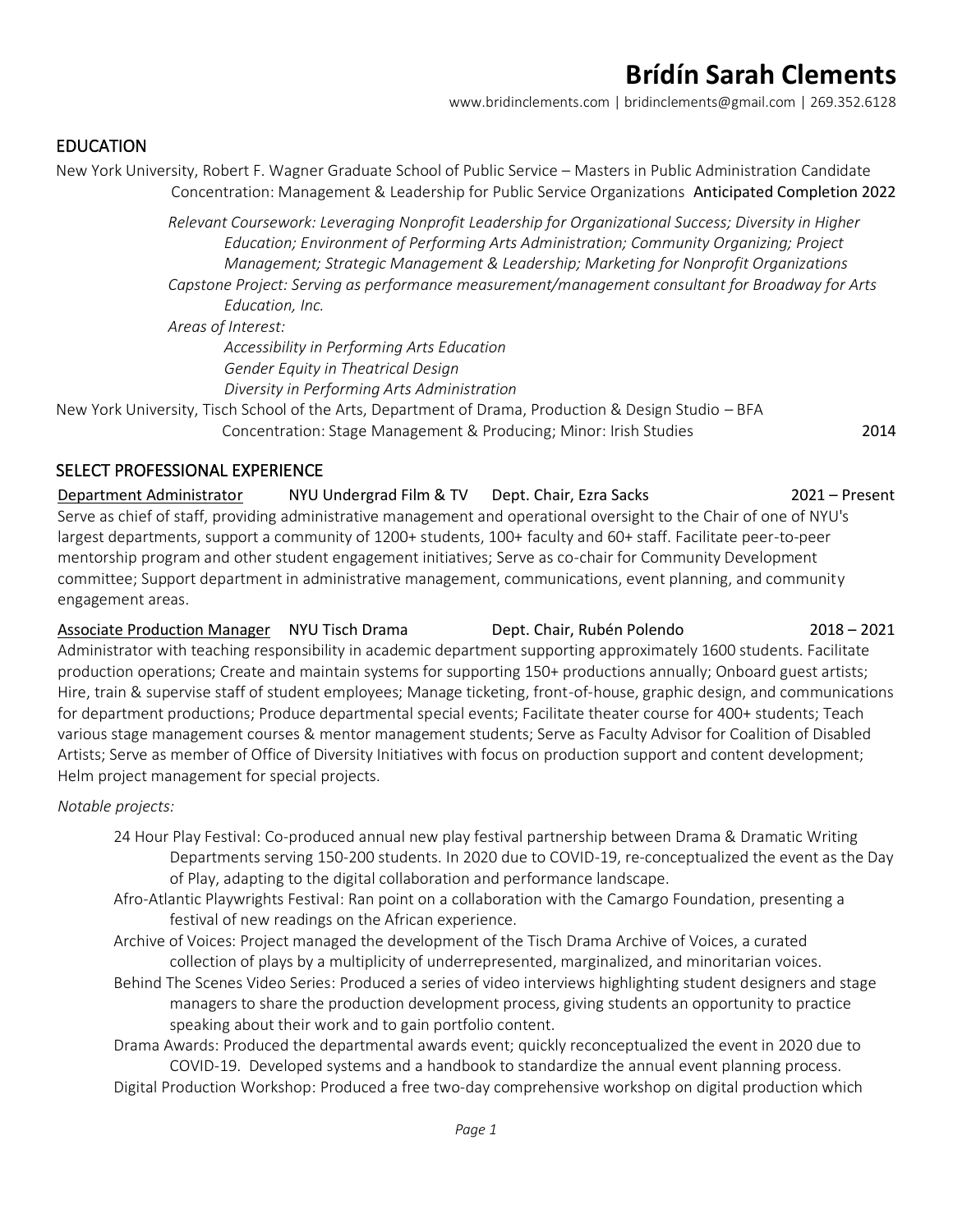[www.bridinclements.com](http://www.bridinclements.com/) | [bridinclements@gmail.com](mailto:bridinclements@gmail.com2) | 269.352.6128

reached 788 attendees from 14 countries. Following the workshop, designed a website to host recordings of all sessions so they continue to serve as a resource.

- New Student Orientation: Organized & managed an annual series of 45 orientation events over 2-3 days for 400 students. Developed systems and a handbook to standardize the annual event planning process.
- Production Website: Built webpages for each Tisch Drama venue to make technical information more accessible for all community members.

Student Works: Oversaw the student producing platform, mentoring student play selection committees, producers, and directors throughout the selection and production process.

#### Special Assistant **American Repertory Theater** Artistic Director, Diane Paulus At Harvard University Exec. Producer, Diane Borger 2016 – 2018

Chief of Staff for executive leadership at renowned Regional Theater. Provided high-level administrative support to the Artistic Director & Executive Producer; Managed schedules, processed financial transactions, arranged travel; Attended meetings on behalf of AD; Managed stakeholder communications; Delivered A.R.T.'s comprehensive internship programs; Collaborated with Development office on research, Board liaisons, event planning, and capital campaign preparation; Assisted with gala planning.

*Notable projects:*

- A Celebration of Harvard Artists: Managed the development and production process of the 25<sup>th</sup> anniversary celebration of Harvard's Arts First. Performers & presenters included Nicholas Britell, Matt Damon, Justin Hurwitz, Courtney B. Vance, and Damian Woetzel.
- *Gloria: A Life* Developmental Reading: Provided administrative and producing support for developmental workshop of new play about Gloria Steinem in collaboration with Gloria's office, Lincoln Center Theater and the McCarter Theatre Center.
- *Jagged Little Pill* Developmental Reading: Provided administrative and producing support for developmental reading of new musical *Jagged Little Pill*. Facilitated collaboration between key artists including Alanis Morissette, Sidi Larbi Cherkaoui, Diablo Cody, and Tom Kitt.

*Jagged Little Pill* Developmental Workshop: Provided administrative and producing support for developmental workshop of new musical *Jagged Little Pill.* Managed liaisons with casting agents, donors, and press. MassArt Commencement: Served as lead editor for Diane Paulus' speech for MassArt 2017 commencement. *The White Card* Developmental Reading: Provided administrative and producing support for developmental reading of new play in collaboration with writer Claudia Rankine. Coordinated staffing, development opportunities, and industry attendance.

#### Business Manager North Coast Hip-Hop Improv Managing Director, Douglas Widick 2016 – 2017

Developed the role of Business Manager for NYC's premier hip-hop improv company, creating documentation and systems for future managers. Served as creative producer on new projects including *Anybody,* an improvised historical hip-hopera. Booked national touring engagements & managed travel. Developed relationships with new and existing clients, negotiated contracts, tracked invoices & expenses, managed payroll, arranged travel itineraries, managed marketing efforts, coordinated rehearsals, managed weekly NYC shows, recruited & supervised interns. Managed roster of improv performers for weekly shows, one-off's, corporate events, and touring shows.

#### Regional Field Director Clements for Congress U.S. Congressional Candidate,

# Paul Clements

2016

Managed field operations for U.S. Congressional campaign in the two months leading up to the election. Recruited & supervised volunteers; strategically charted outreach regions based on voter records; facilitated canvassing & phone banks; led data entry teams; analyzed data. Collaborated with Michigan Democratic Party to organize Get Out The Vote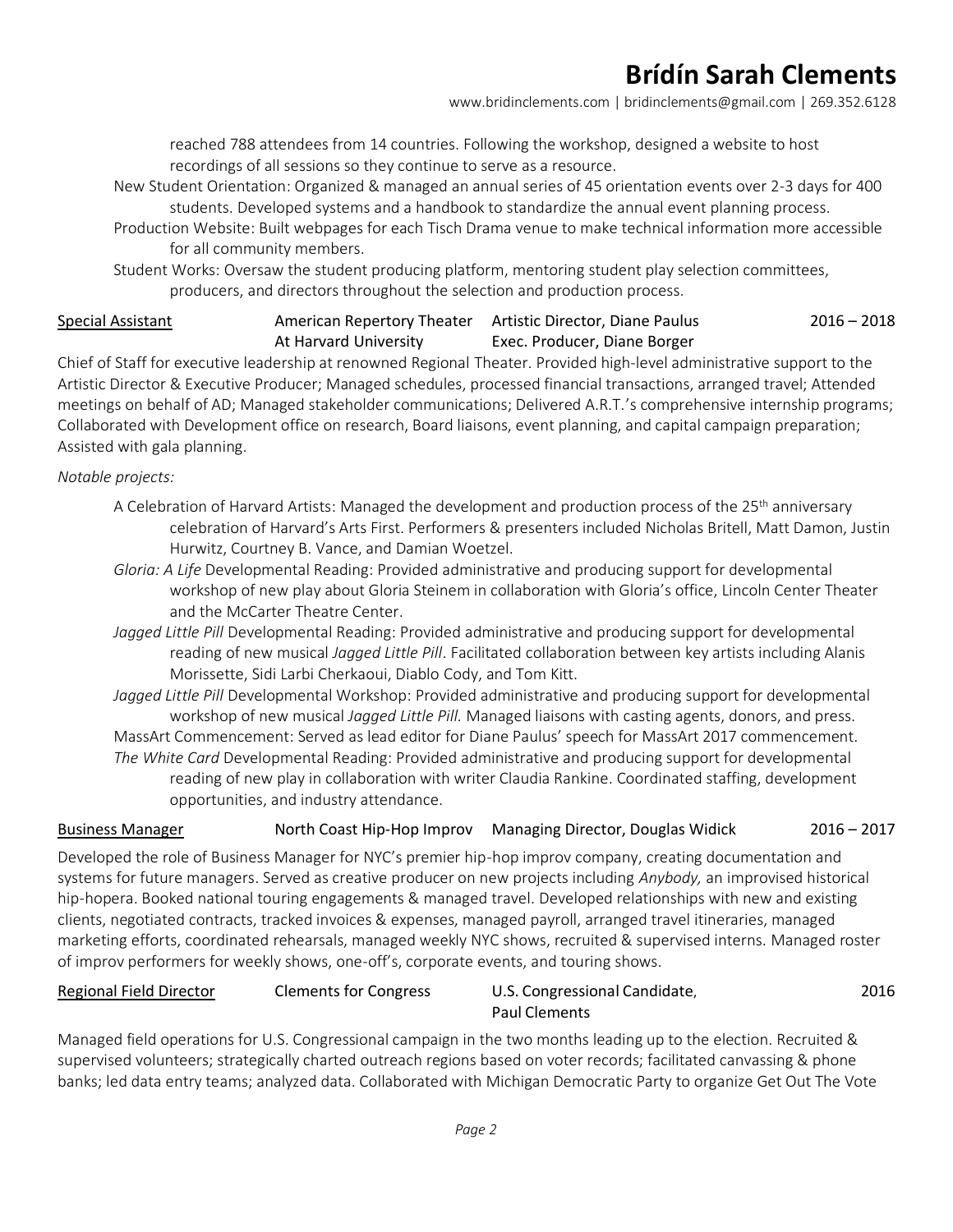[www.bridinclements.com](http://www.bridinclements.com/) | [bridinclements@gmail.com](mailto:bridinclements@gmail.com2) | 269.352.6128

Efforts across the region. Organized and hosted campaign events in Michigan and NYC, cultivating donors and broadening the campaign's network.

Assistant General Manager New York Musical Festival General Manager, Liz Ulmer 2015, 2016 Supported the planning and execution of four-week festival across multiple premier NYC venues. Managed finances and contracts, provided administrative support to office, coordinated internship program, recruited and trained staff, supervised front-of-house operations, reconciled daily box office statements, produced and staffed special events.

Operations Manager Tinc Productions President, Ryan Kirk 2015 – 2016 Managed finances, HR, education and marketing for production management firm as the company transitioned from a focus on corporate event management to theatrical production management. Generated monthly and annual financial reports, tracked invoices, managed vendor communications, managed complex payroll, planned employee cultivation events, coordinated internship and training programs, created social media and blog content, maintained company website and other marketing assets.

Producing Assistant American Realness Producer, Ben Pryor 2012 – 2014 Supported planning and management of international performance festival. Coordinated facilities planning; developed community partnerships; produced pop-up exhibits; compiled press kits & managed distribution; developed comprehensive internship program; assisted with artist services; supported hiring and training of festival staff; generated post-festival impact reports.

Personal Assistant Swados Enterprises Composer & Director, Liz Swados 2013 – 2014 Assisted renowned writer, composer, director, and poet on a variety of projects including theatrical workshops, university courses, book publications, and feature films. Facilitated correspondences, managed a complex schedule, drafted communications, produced events, provided transcription and copy-editing services, scouted talent, organized auditions, provided research support.

### SELECT PRODUCTION CREDITS

| Broadway Our Way; B'way Inspirational Voices  | Production Stage Manager    | Little Island                        | 2021 |
|-----------------------------------------------|-----------------------------|--------------------------------------|------|
| The Haunting; George Floyd Commemoration      | Production Stage Manager    | Astor Place                          | 2021 |
| Gateway Arts Fundraiser                       | Production Stage Manager    | Virtual                              | 2021 |
| Broadway & Beyond: Access for                 | Stage Manager               | Virtual                              | 2020 |
| Stage Managers of Color                       |                             |                                      |      |
| <b>Broadway Inspirational Voices Concerts</b> | House Manager               | Symphony Space                       | 2019 |
|                                               |                             | Green Room 42                        | 2019 |
|                                               |                             | NY Society for Ethical Culture       | 2018 |
| <b>Chick Flick The Musical</b>                | Production Stage Manager    | Craterian Theatre                    | 2016 |
|                                               |                             | Millbrook Playhouse                  | 2014 |
| Adonna                                        | Producer                    | Joe's Pub;                           | 2016 |
|                                               |                             | The Duplex                           | 2015 |
| Real Men The Musical                          | <b>Company Manager</b>      | New World Stages                     | 2015 |
| Pyre Cantata                                  | Producer                    | <b>HERE Arts Center</b>              | 2014 |
| Yianni Papadimos & Friends                    | Producer                    | 54 Below                             | 2014 |
| The Cobalteans                                | Producer                    | Dixon Place                          | 2014 |
| In Transit: Plays on the Move                 | Assistant Stage Manager     | 52 <sup>nd</sup> Street Project      | 2013 |
| Martha Stewart American Made Market           | <b>Production Assistant</b> | <b>Grand Central Vanderbilt Hall</b> | 2013 |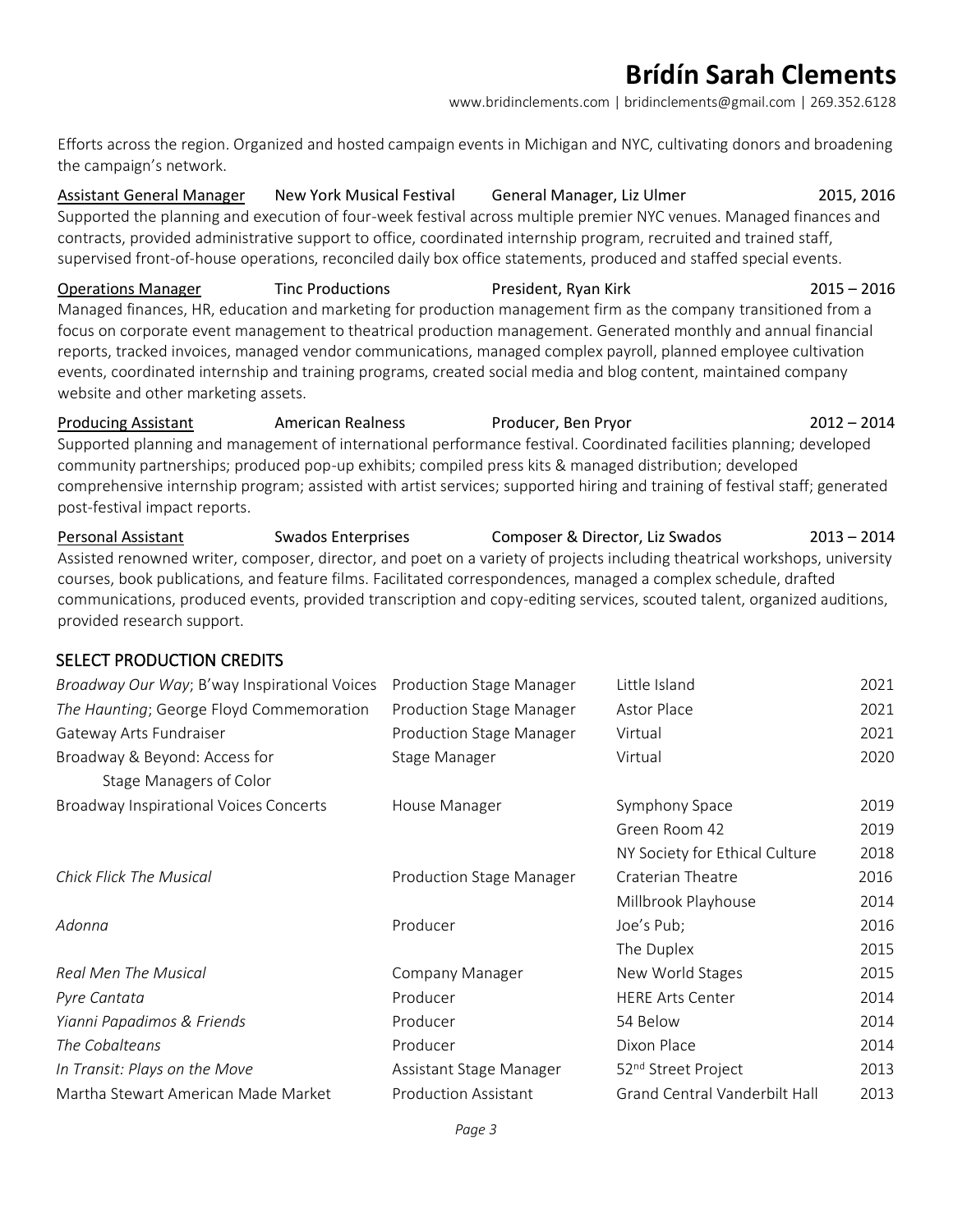[www.bridinclements.com](http://www.bridinclements.com/) | [bridinclements@gmail.com](mailto:bridinclements@gmail.com2) | 269.352.6128

| The Catholic Question                | Production Stage Manager | Greenwood Cemetery     | 2013 |
|--------------------------------------|--------------------------|------------------------|------|
| NYC Mayor's Awards for Art & Culture | Assistant Stage Manager  | New York City Center   | 2013 |
| Blanche: The Bittersweet Life of a   | Assistant Stage Manager  | NYC Fringe Festival    | 2012 |
| The Plough and the Stars             | Assistant Stage Manager  | Abbey Theatre Dublin   | 2012 |
| No Time Like The Present             | Production Stage Manager | Joe's Pub              | 2012 |
| Urinetown                            | Assistant Stage Manager  | Farmer's Alley Theatre | 2011 |
| <b>Blood Brothers</b>                | Assistant Stage Manager  | Farmer's Alley Theatre | 2011 |

#### COURSES TAUGHT (NYU TISCH DRAMA)

#### Introduction to Stage Management 2018-2021 2018-2021

Semester-long introductory stage management seminar for undergraduate Drama students. Taught both inperson and virtually.

#### Introduction to Stage Management 2018-2021 2018-2021

Two-session introductory stage management seminar as a part of a required production rotation for all first-year Drama students. Taught both in-person and virtually.

#### Stage Management Intensive 2019-2020

Three-week stage management course for NYU Tisch Drama Summer High School Program. Taught both inperson and virtually.

#### PANELS & WORKSHOPS

| Management Theory Workshop (NYU Tisch Drama, Production & Design Studio)        | 2021       |
|---------------------------------------------------------------------------------|------------|
| Building Effective Teams Workshop (NYU Tisch Drama, Production & Design Studio) | 2021       |
| Ethics of Collaboration: Communication Panel (NYU Tisch Drama)                  | 2020, 2021 |
| Stage Management Panel (Kalamazoo Civic Theatre)                                | 2020       |
| Digital Production Workshop: Production Management (NYU Tisch Drama)            | 2020       |

#### NYU UNIVERSITY SERVICE

| UGFTV Community Engagement Committee (Co-Chair)                      | $2021 -$ Present |
|----------------------------------------------------------------------|------------------|
| Tisch Casting Database Working Group                                 | $2021 -$ Present |
| AMC Mentorship Program                                               | $2021 -$ Present |
| AMC Research & Assessment Committee                                  | $2021 -$ Present |
| Administrative Management Council                                    | $2019 -$ Present |
| Tisch New Student Follow Up                                          | $2018 - 2021$    |
| Tisch Drama Coalition for Disabled Artists (Faculty Advisor)         | $2020 - 2021$    |
| Tisch Drama Office of Diversity Initiatives                          | $2020 - 2021$    |
| Tisch Drama Administrative Process Committee (Co-Founder & Co-Chair) | $2020 - 2021$    |
| AMC Professional Development Ad Hoc Committee                        | 2020             |
| Stage Management Faculty Search Committee                            | $2019 - 2020$    |
| Tisch Community Week/Tisch Tac Toe Working Group                     | 2019             |
| Tisch Drama Women's Mentorship Program (Selection Committee)         | $2018 - 2020$    |
| Stonewall 50 Administrator Committee                                 | $2018 - 2019$    |
| Production & Design Curriculum Review Committee                      | $2018 - 2019$    |
|                                                                      |                  |